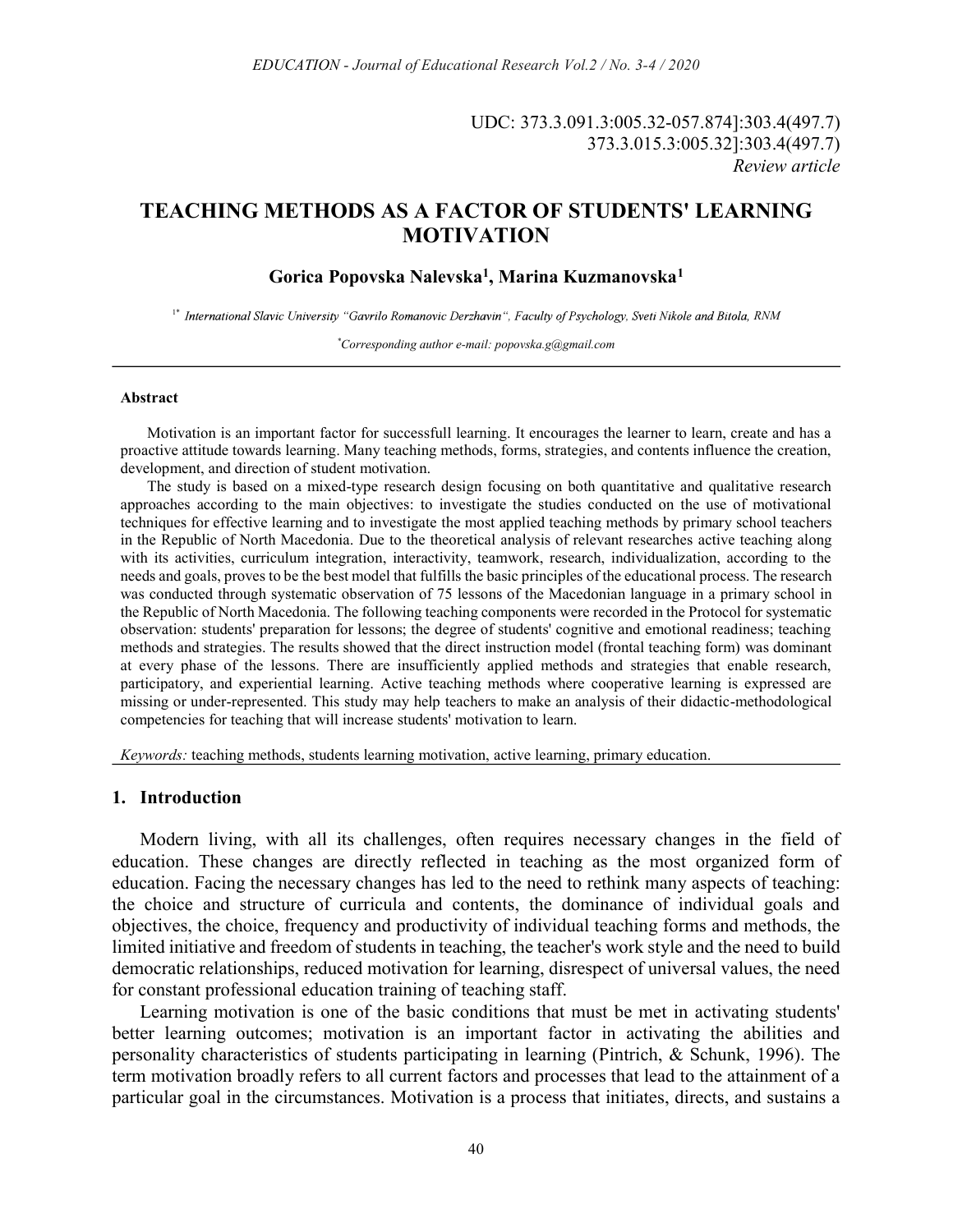particular behavior (Stojaković, 2011). In school conditions, motivation refers to the activity of the teacher, which should cause continuous readiness by students to engage in some type of work without delay. Motivation affects not only the reason for students learning, but also the intensity and duration of learning activities, and can be defined as a multidimensional phenomenon manifested through the selection of goals, levels of effort, and persistence. The individual's involvement in the learning process is conditioned by the interaction of motivational and cognitive elements. Motivational elements include self-awareness, learning goals, interest in science, and the importance attached to knowledge, while cognitive elements relate to knowledge, learning, and general thinking strategies (Brophy, 2013). It is common for both types of elements to be influenced by the choice of learning assignments, teaching methods, teacher behavior, and their assessment practices.

Decreased learning motivation of students is a constant problem in education. In most classrooms, teachers are concerned about the lack of motivation among students, and lack of interest and lack of engagement results in inappropriate behavior that has a major impact on student achievement. According to current researchers in this field, the most pressing and important problem for teachers as well as students is not the low achievements, but the engagement of the students. Today, students attend classes with little excitement, dedication, and pride in mastering the content. They are not fully embedded in learning. Thus, we can conclude that school behavior and lack of motivation for the educational process are a consequence of cultural problems and inadequate teaching methodology. In other words, students' lack of motivation to learn can be partly explained by the inappropriate choice of teaching activities that are appropriate to the nature of the subject but also to the individual characteristics of the students and their learning styles. Based on the overview of the available research, it can be concluded that students achieve greater achievements when teaching in ways that are tailored to their preferred learning styles.

One way to contrast learning is on active and passive learning (Ferguson, 2010). While the latter refers to passively receiving information, the former requires the learner to interact with the material, either analyzing, comparing, making inferences, or evaluating critically.

Though the active/passive dichotomy can be paralleled with learner-centered and teachercentered education, the former may be a consequence of learner-centered vs. teacher-centered education. Learner-centered education, as opposed to teacher-centered education, has previously characterized as a perspective on learning where the main focus is on the learner and learning process not on the teacher, where students take responsibility, and finally where formative assessment is implemented for learning and not as means for teaching for tests (Mostrom & Blumberg, 2012).

Applying motivation in teaching should be a constant practice in the work of the teacher. To be able to apply it, the teacher first needs to recognize motivation as a psychological process. It should identify and apply all its characteristics and use all possible ways of realization in the specific educational situation. The teacher should motivate students throughout all phases of the lesson. To create a learning environment in which students' needs are addressed, teachers should understand their students' interests and concerns, shortly to understand their motivation. If considering preferences felt by learners is crucial for effective learning, negotiation is needed between teachers and students. The information has to be exchanged about the role of teachers and learners so that compromises are reached between what learners want and what the teacher can provide. There are several teaching methods, forms, means, and contents that influence the creation, development, and direction of student motivation. What will be specifically applied depends on several factors: age of the student, purpose set, type of teaching material, and degree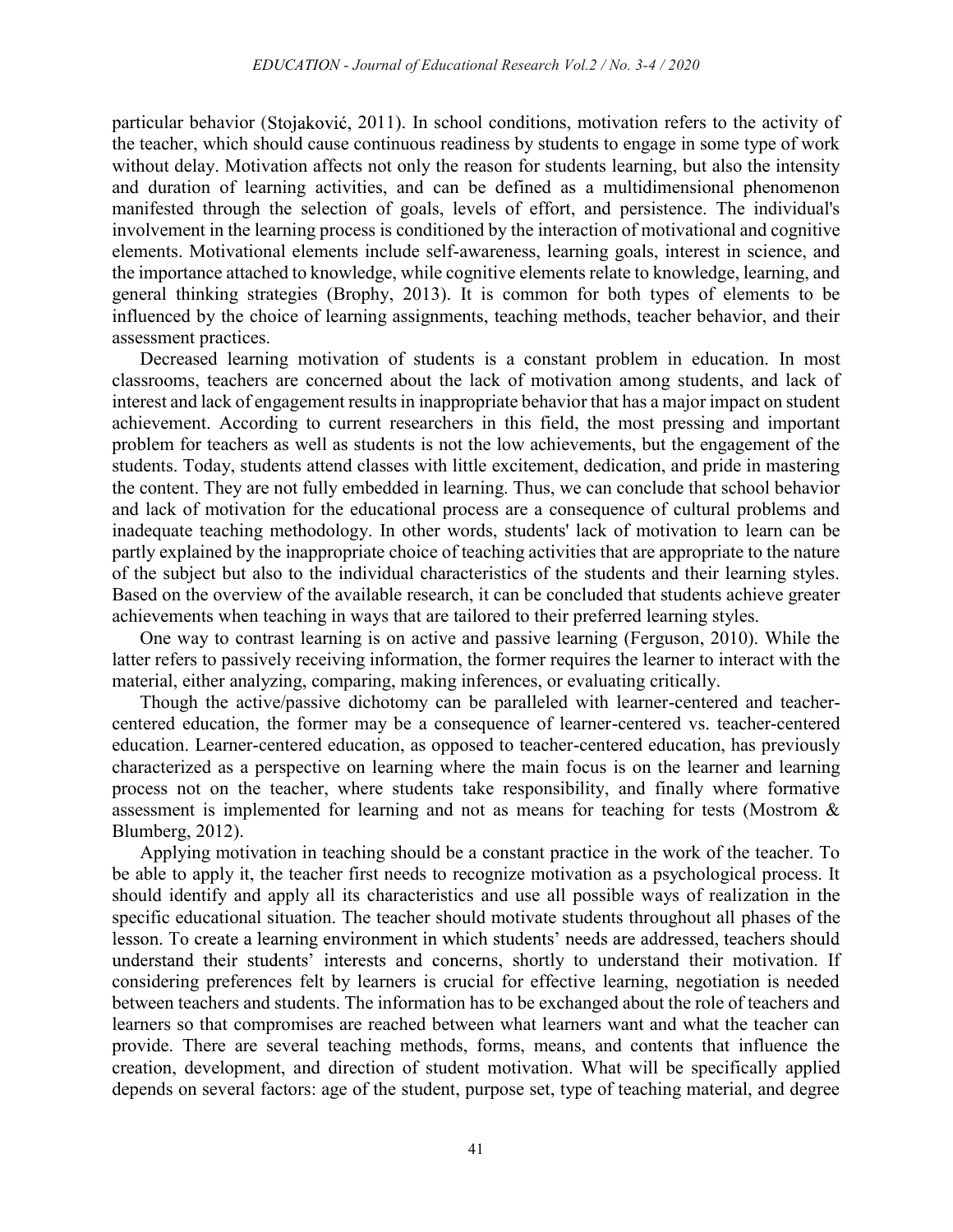of student development. The main objective of the teacher is to plan and systematically create a climate in the classroom, which will inspire the student and encourage them to acquire new knowledge, skills, and habits. Motivation is a moving force that enables the integration of the benefits of teaching work into the existing cognitive structure that enables the achievement of educational goals in an appropriate way. Hence, we can look at motivation as a process and as a result.

Self Determination Theory (SDT) based on a principle from a learner-centered perspective. Education has traditionally rested on learning methods that render passive students. Societal changes require self-regulatory skills and an active motivational set. Can active learner-centered education be explained from the SDT point of view?

### 2. Using the Self Determination Theory in the classroom

A recent theory of motivation based on the idea of needs is self-determination theory, proposed by the psychologists Edward Deci and Richard Ryan (2000), among others. The theory proposes that understanding motivation requires three basic human needs:

- Autonomy the need to feel free of external constraints on behavior
- Competence the need to feel capable or skilled
- Relatedness the need to feel connected or involved with others.

SDT´s organismic perspective assumes that students are active and intrinsically curious and explorative individuals. Students that are intrinsically motivated for learning in a course or subject are guided by their intrinsic motivations.

The key idea of self-determination theory is that when persons (such as students) feel that these basic needs are reasonably well met, they tend to perceive their actions and choices to be intrinsically motivated or "self-determined". In that case, they can turn their attention to a variety of activities that they find attractive or important, but that does not relate directly to their basic needs. For example, some students might read books that the teacher suggested, and others might listen attentively when the teacher explains key concepts from the unit that should be learning. If one or more basic needs are not met well, however, people will tend to feel coerced by outside pressures or external incentives. They may become preoccupied, in fact, with satisfying whatever need has not been met and thus exclude or avoid activities that might otherwise be interesting, educational, or important. If the persons are students, their learning will suffer.

What are some teaching strategies for supporting students' needs? Educational researchers have studied this question from a variety of directions, and their resulting recommendations converge and overlap in many ways. For convenience, the recommendations can be grouped according to the basic need that they address, beginning with the need for autonomy. A major part of supporting autonomy is to give students choices wherever possible (Ryan & Lynch, 2003). The choices that encourage the greatest feelings of self-control are ones that are about relatively major issues or that have relatively significant consequences for students, such as whom to choose as partners for a major group project. It is important, furthermore, to offer choices to all students, including students needing explicit directions to work successfully; avoid reserving choices for only the best students, or giving up offering choices altogether to students who fall behind or who need extra help. All students will feel more self-determined and therefore more motivated if they have choices of some sort. Teachers can also support students' autonomy more directly by minimizing external rewards (like grades) and comparisons among students' performance, and by orienting and responding themselves to students' expressed goals and interests.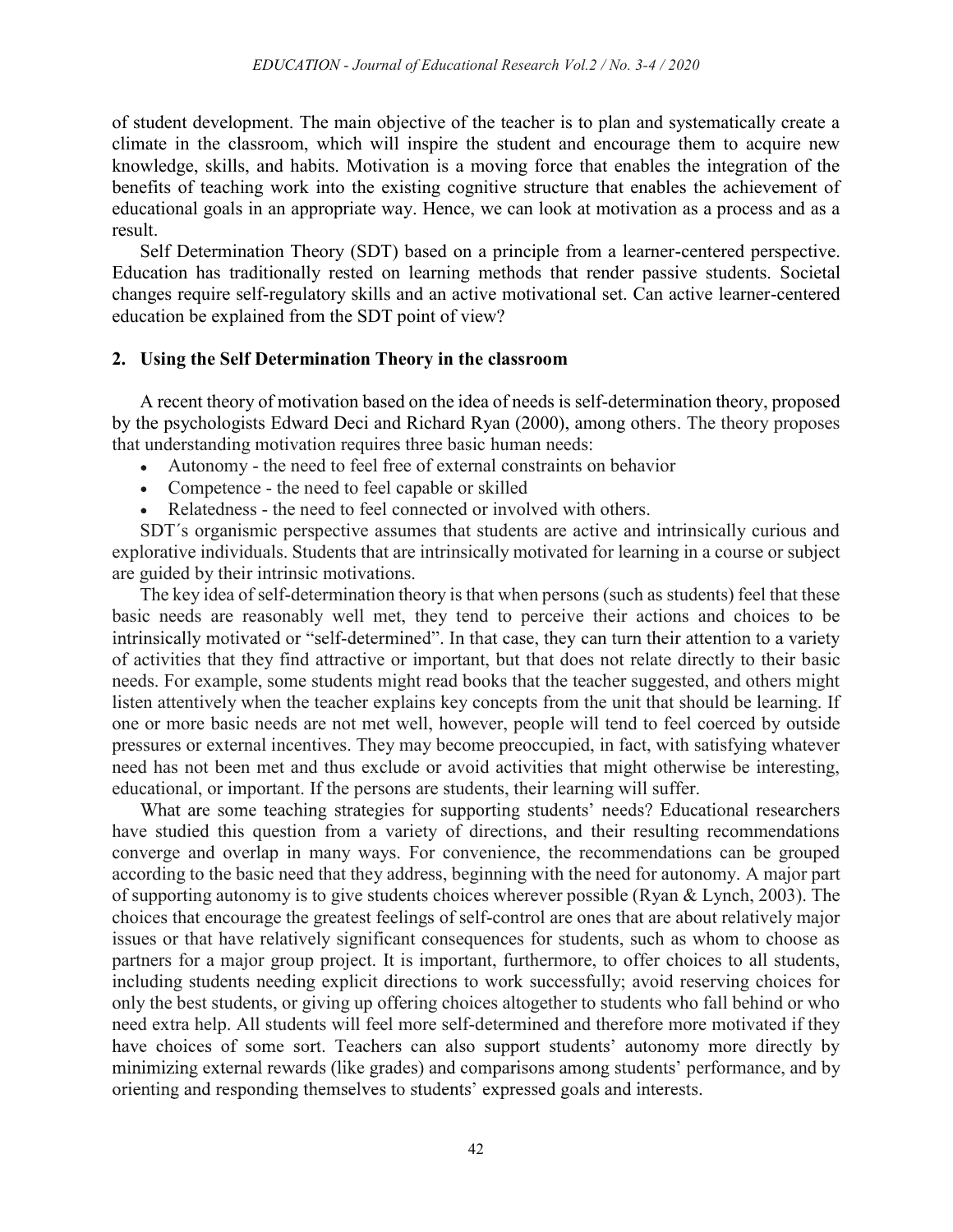A second strategy for using self-determination theory is to support students' needs for competence. The most obvious way to make students feel competent is by selecting activities that are challenging but nonetheless achievable with reasonable effort and assistance (Elliott, McGregor, & Thrash, 2004). Another generally effective way to support competence is to respond and give them feedback as immediately as possible.

A third strategy for using self-determination theory is to support students' relational needs. The main way of support students' need to relate to others is to arrange activities in which students work together in ways that are mutually supportive, that recognize students' diversity and minimize competition among individuals.

# 3. Research Methodology

# 3.1 Research Objectives and Questions

Starting from the fact that teaching methods have a significant influence on the degree of students motivation for learning, the main objectives of the study are:

- 1. To investigate the studies conducted on the use of motivational techniques for effective learning.
- 2. To investigate the most applied teaching methods by primary school teachers in the Republic of North Macedonia.

Research questions:

- 1. What are the findings of researches conducted on the use of motivational techniques for effective learning?
- 2. What are the most applied teaching methods by primary school teachers in the Republic of North Macedonia?

## Methods, techniques, and instruments of the research

The research is characterized by qualitative and quantitative characteristics and according to the research objectives, the following techniques have been applied:

- 1. A theoretical analysis of various articles, research reports, and books was carried out to find out the answer to the first research question. The concepts of motivation are the types, theories, and various techniques of motivation used for effective learning.
- 3. Systematic observation of 75 lessons of the Macedonian language in primary schools in the Republic of North Macedonia.

The application of these techniques was carried out with the Protocol for systematic observation. One of the fundamental purposes of classroom observation research was to describe the current status of instructional practices and identifying teaching methods. The following didactic components were recorded with the Protocol for systematic observation: student's preparation for lessons; the degree of students' cognitive and emotional readiness; teaching methods and strategies.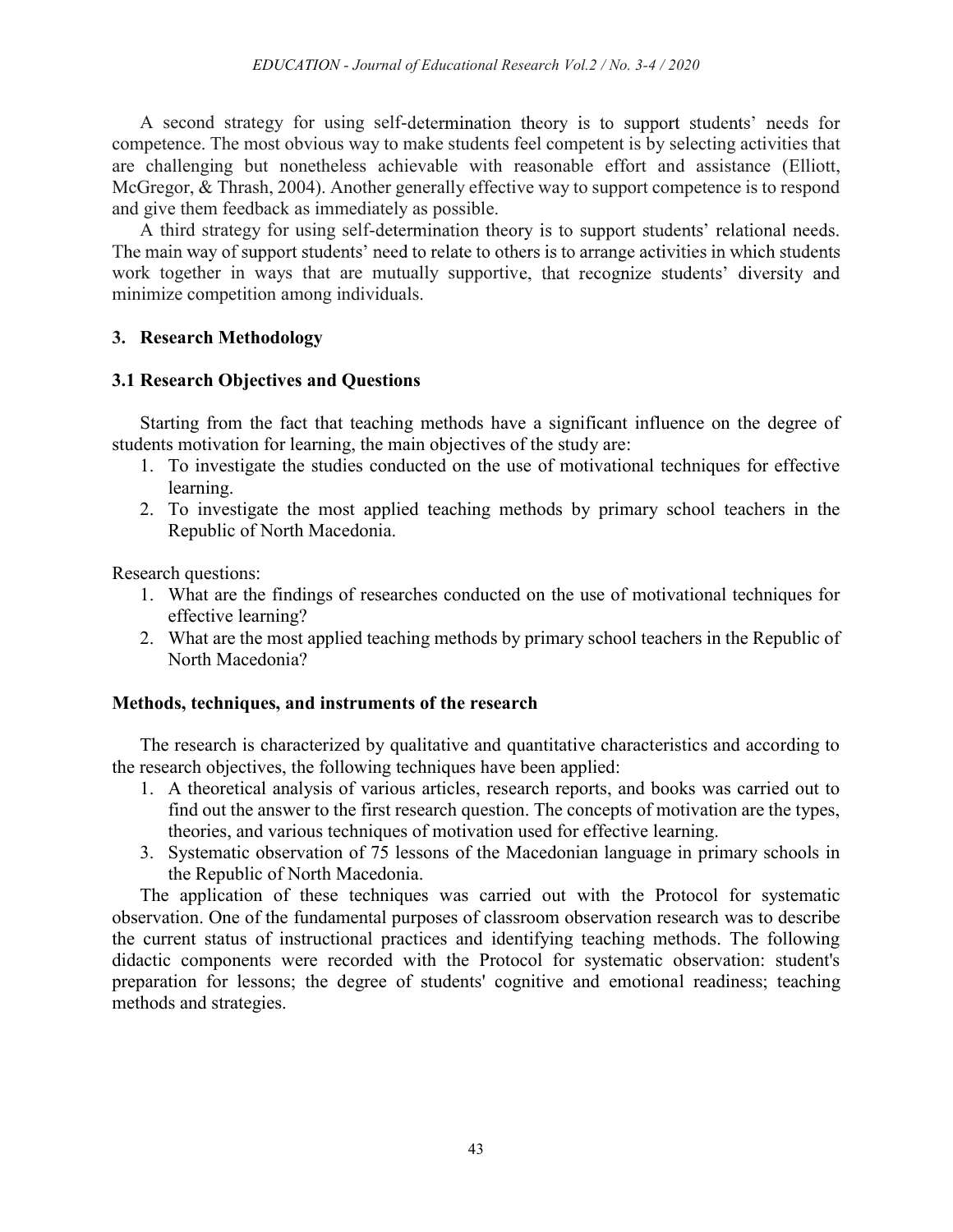#### Data processing

The research has qualitative and quantitative paradigm and descriptive design, using the EXCEL and STATISTICS computer programs. The data were grouped according to the number of matching in certain categories and then placed in tables. The data were calculated with frequencies for which a percentage was calculated.

### 4. Results and discussion

Research Question no.1: What are the findings of researches conducted on the use of motivational techniques for effective learning?

A review of 83 studies involving teachers from nine countries showed that teachers were most concerned with the motivation of students to learn. These results are not surprising given that motivation is known to be crucial for learning. Motivation to learn is associated with school success, but also with positive attitudes towards school, better discipline and greater satisfaction for both students and teachers (Vizek-Vidović, Rijavec, Vlahović-Štetić,  $\&$  Miljković, 2003).

Today's students are the most common disinterested in teaching content and activities, and those who are unsuccessful at schools complain of teachers' lack of enthusiasm for pedagogical leadership and educational development (Džinović, 2010). Younger generations are increasingly in doubt as to how well schools are responding to their needs, while the elderly are still seen as a necessary institution that prepares young people for work and other social roles [8]. Addressing the school failure of students presupposes a subjective position of students in the educational process. This position is aided by pedagogical activities in which students are given tasks that lead to self-discovery, the acquisition of new experience, freedom, responsibility, though, and fantasy , 2001). Pedagogical interventions that address the problem of school failure are similar to the characteristics of teaching that would support creativity. This teaching requires the teacher to provide interesting tasks that activate the student's thinking, respect the student's capacities and preferences, hold the student's attention, and provoke emotional involvement (Николић & Јовановић, 2013). Also, the correct use of praise and reward in teaching is of great pedagogical importance (Максић & Павловић, 2013). The changes proposed in the professional development of educators are aimed at forming competencies that will contribute to meaningful and productive activation of students in the teaching and learning process (Lalić-Vučetić, 2007)

From the perspective of teaching activities, active learning can be defined as any teacher activity that encourages student thinking and requires meaningful activities. Active learning involves a range of activities such as experiential learning, cooperative learning, problem-solving, case studies, discussions, simulations, role-playing, computer-based learning, etc. The choice of activities depends on the teaching content being taught and the level of education of the student (Marinković, 2010).

Benware and Dec (1984) I found in an experimental study that students who were told to learn the material to teach other students (active learning) did not differ significantly in rote learning compared to students who learned to perform at a high standard (passive learning), however, the active-condition performed better than the passive-condition in conceptual learning and rated higher intrinsic motivation. Prince (2004) performed a study investigating the efficiency of active learning. The results show that the introduction of active learning in class not only leads to retaining and understanding knowledge, but it also increased engagement for learning.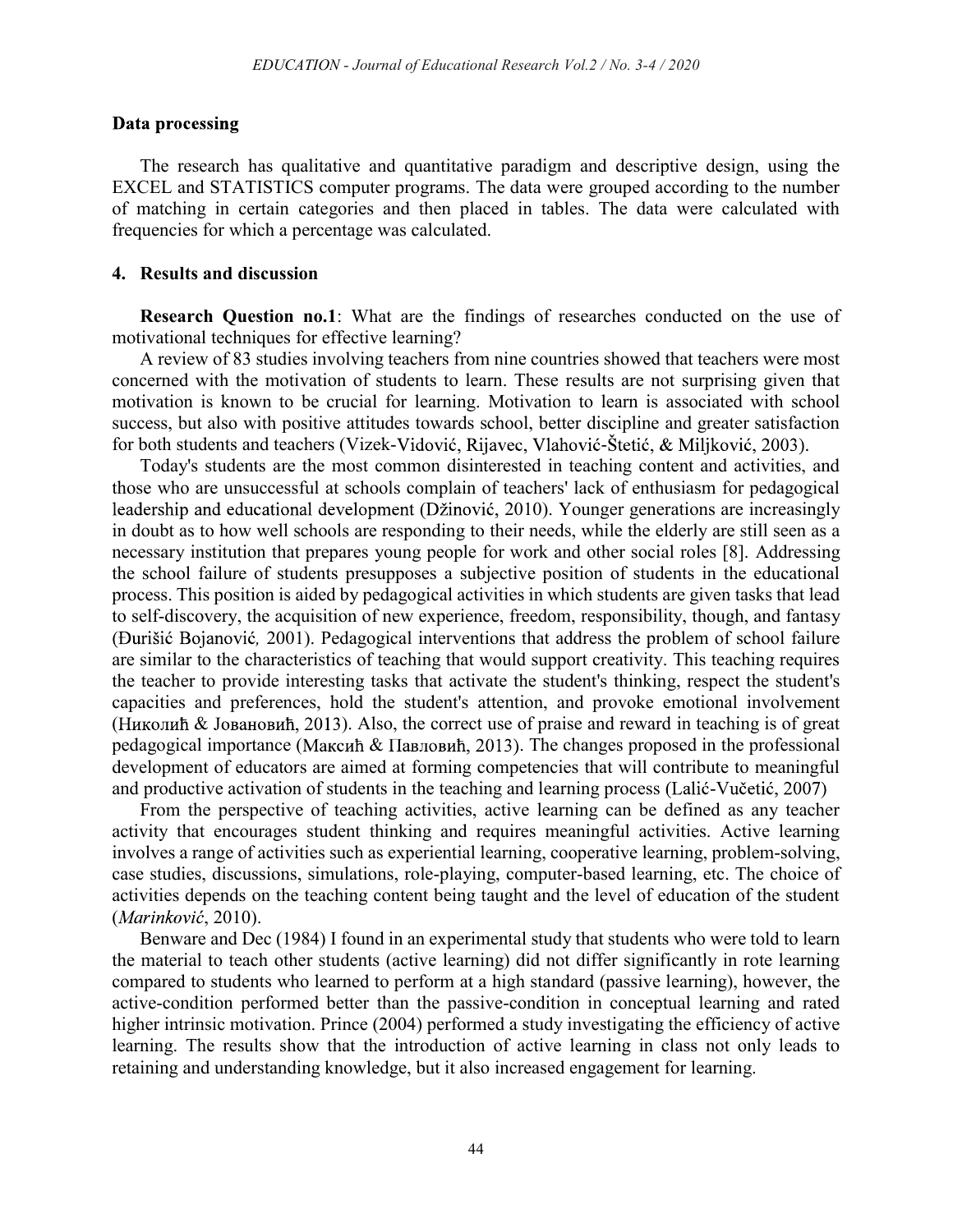When active learning is viewed through student activities, it refers to the level of engagement of students in a process. Active learning is defined as a process in which students engage inactivity and that forces them to think about the idea and its applicability. Active learning implies a variety of student thinking activities that result from interacting with teachers, other students, or as a result of students' independent efforts. Inactive learning, students are in the spotlight, intensely involved in the educational process, and encouraged to apply knowledge in a variety of situations. Implementing active learning strategies requires engaging students in classroom activities, which results in greater motivation for learning. Students who are strongly motivated to learn to activate cognitive and metacognitive strategies that enable them to apply scientific knowledge to understand the world around them. They understand the value of the assignment and implement strategies that require more concentration, effort, and time-consuming activities. On the other hand, students who are not sufficiently motivated are likely to implement strategies to meet expectations with the least effort required.

Madrid (2002) examined 319 students and 18 teachers from Primary, Secondary, and Upper-Secondary Education to find out how powerful 18 motivational classroom strategies were. Students' global motivation perception was observed and compared with the strategies used in class. The results show that certain strategies are more powerful than others to enhance students' global motivation. The strongest and most powerful motivational strategies, among the controlled variables, according to the students' and teachers' perceptions, are the following: The use of audiovisual resources and new technologies, group work, satisfying the student's needs and interests, student participation in class, good grades and fulfillment of students' success expectations, and praises and rewards. The author concludes that teachers should promote and put into practice those motivational strategies, which increase the student's interest, attention, and satisfaction.

Active teaching along with its activities, curriculum integration, interactivity, teamwork, research, individualization, according to the needs and goals, proves to be the best model that fulfills the basic principles of the educational process. The practice has also shown that familiarizing with the results of success, the possibilities for applying the acquired knowledge, setting deadlines for performing tasks, praising, creating a stimulating atmosphere prove to be effective methods of external stimulation within active teaching. And the ultimate goal is to create intrinsic motivation, the desire, the will that will motivate the student to develop their abilities and dispositions. Due to the above facts, the teacher must implement active teaching that gives the best results in practice when it comes to motivation.

Research Question no.2: What are the most applied teaching methods by primary school teachers in the Republic of North Macedonia?

To successfully accomplish the goals and objectives of the lessons and create a positive cognitive and emotional climate in the classroom, it is necessary to prepare the students for work. The preparation of students for the lesson is the first phase that precedes the main part of the lesson and enables the motivation and introduction of the students in the realization of the set learning goals and objectives. The preparation of students for the lesson should be varied: materialtechnical, cognitive, and emotional. Students should not be put in situations where they will receive only ready-made knowledge. It is good practice when teachers prepare students for work by giving students certain tasks a few days earlier such as preparing certain materials, reading certain text, watching a movie, searching for data on the Internet that they will use to process the planned lesson.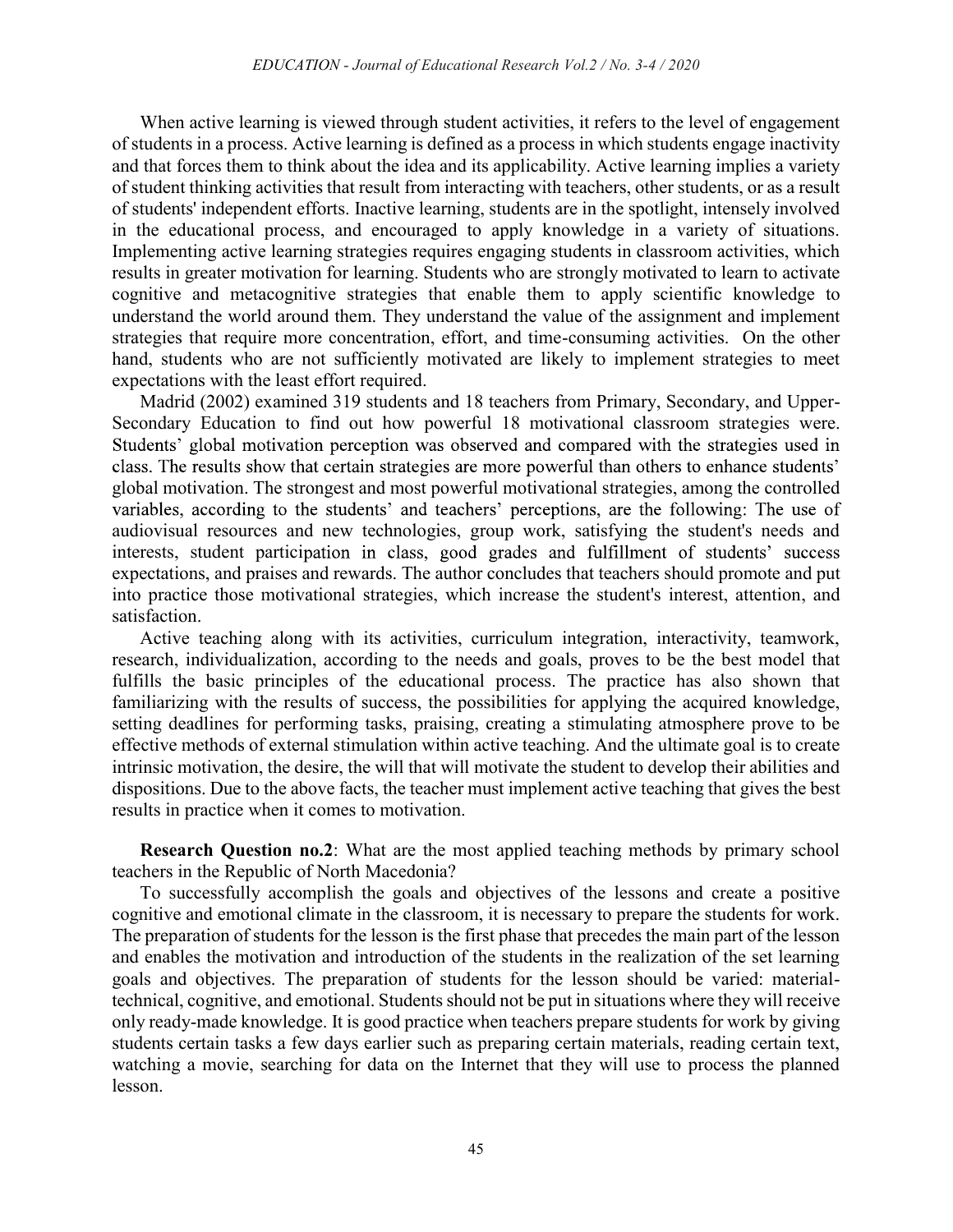The first observed didactic component was the methods that teachers use for preparing students for the lesson. Table 1 provides average ratings (from 1 lowest to 5 highest) of methods that teachers use and the degree of cognitive and emotional readiness of students.

| Methods for preparing students                                                                               | students' cognitive<br>readiness for the lesson<br>(average grade) | students' emotional<br>readiness for the lesson<br>(average grade) |
|--------------------------------------------------------------------------------------------------------------|--------------------------------------------------------------------|--------------------------------------------------------------------|
| pedagogical anecdotes                                                                                        | 4.66                                                               | 4.45                                                               |
| emphasizes the objectives of the lesson<br>and gives students the opportunity to set<br>goals for themselves | 4.18                                                               | 4.66                                                               |
| didactic games                                                                                               | 4.18                                                               | 4.45                                                               |
| demonstrates objects, models, images                                                                         | 3.77                                                               | 3.22                                                               |
| repetition of previously learned content                                                                     | 3.22                                                               | 2.8                                                                |

Table 1. Methods for preparing students for the lesson and achieving cognitive and emotional readiness

Students' highest level of cognitive readiness was achieved when teachers apply pedagogical anecdotes and the average grade is 4.66, followed by emphasizing the objectives of the lesson and allows students to set goals for themselves and didactic games with an average grade 4.18, 3.77 for demonstrating objects, pictures, models, and the lowest degree of cognitive readiness of students 3.22 was achieved by repeating previously learned content.

Similar results were obtained by analyzing the methods that teachers use and the degree of emotional readiness of students for lessons. The highest level of emotional readiness of students was achieved by emphasizing the objectives of the lesson and allows students to set goals for themselves and the average grade is 4.66, followed by the application of pedagogical anecdotes and didactic games with an average grade 4.45, by demonstrating subjects, pictures, models 3.22, the lowest level of emotional readiness of students was achieved by repeating previously learned content with the average grade 2.62. Table 2 shows the teaching forms and the degree of representation in each of the three phases of the lessons.

| Teaching forms                    | Getting started | Work phase | Consolidation and      |
|-----------------------------------|-----------------|------------|------------------------|
|                                   | phase $(\% )$   | (%)        | practice phase $(\% )$ |
| direct instruction (frontal form) | 73.33           | 45.33      |                        |
| group work                        | 21.33           | 26.66      | 22.66                  |
| work in pairs                     |                 | 2.66       |                        |

individual teaching  $5.33$   $\qquad$   $26.66$   $\qquad$   $21.33$ 

Table 2. Teaching forms and their representation in the three phases of the lessons

The direct instruction dominates in each of the three phases of the lessons, 73.33% in the first Getting started phase, 45.33% in the Work phase, and 52% in the last Consolidation and practice phase. This style of learning is teacher centered. Students very often receive information from the teacher, often through some form of memorization or rote learning. Second is the group form of work, less represented is the individual teaching form, and least is work in pairs. Table 3 shows the teaching methods and the degree of representation in each of the three phases of the lessons.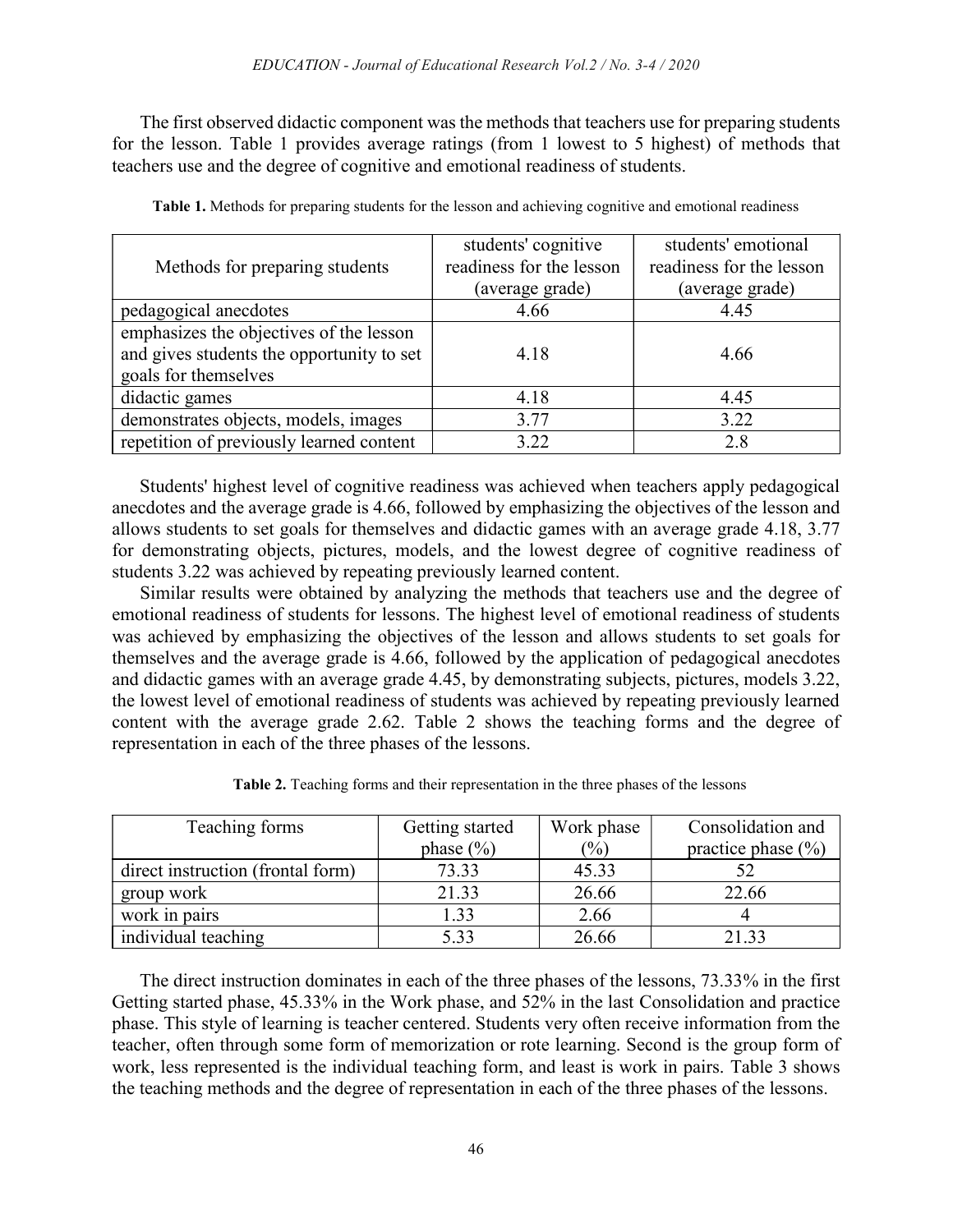| Teaching methods               | Getting started | Work         | Consolidation and     |
|--------------------------------|-----------------|--------------|-----------------------|
|                                | phase $(\% )$   | phase $(\%)$ | practice phase $(\%)$ |
| method of experiment           | 1.01            | 0.93         |                       |
| method of oral presentation    | 2.02            | 31.77        | 29.41                 |
| dramatization and role-playing | 7.07            | 5.6          | 4.7                   |
| didactic games                 | 8.08            | 2.3          | 2.35                  |
| text method                    | 12.12           |              | 2.35                  |
| illustrative demonstration     | 20.20           | 21.7         | 8.23                  |
| method                         |                 |              |                       |
| method of conversation         | 49.49           | 17.75        | 36.47                 |
| work with computers and use of |                 | 5.6          | 3.52                  |
| digital technology             |                 |              |                       |

Table 3. Teaching methods and the degree of representation in the three phases of the lessons.

Method of conversation is dominant with 49.49% of lessons in the started phase in the fact that this method is most often used in combination with other methods. Second is the illustrative demonstrative method with 20.20% of the observed lessons, followed by the text method with 12.12% representation, most commonly reading some text, story, fairytale. Less used by teachers are didactic games 8.08%; dramatization 7.07%; method of oral presentation 2.02 and method of experiment 1.01%.

Method of an oral presentation is most present in the main part of the classes with 31.77% with the justification that in the main part of the class the teachers are teaching new content and activities, most often using the frontal teaching form as we could see in Table 1. This method is most often combined with the illustrative-demonstration method (27.1). Following is the conversation method with 17.75% representation, dramatization with 5.6%, work with computers, and educational games are equally under-represented with 2.3%, very rarely applied is the method of experiment 0.93%.

The method of conversation dominates in the final part of 36.47% of the classes because the teachers thus "easily" summarize the teaching contents in the main part (Work phase) of the class i.e. they get feedback on how much the students have adopted and remembered from what they had previously taught. Of concern is the fact that most active teaching methods where co-operative and active learning can be expressed and at the same time to encourage greater autonomy of students in the learning process are missing or minimally represented.

Contemporary teaching has features of polymorphism, both in terms of forms and methods, and in the creation of teaching situations in which the student's active position is evident, cooperative learning, the integration of the contents, intensive interactive relationships between subjects in teaching. Active teaching along with its activities, curriculum integration, interactivity, teamwork, research, individualization, according to the needs and goals, proves to be the best model that fulfills the basic principles of the educational process. Active teaching is initiated by the teacher. The practice has also shown that familiarizing with the results of success, the possibilities for applying the acquired knowledge, setting deadlines for performing tasks, praising, creating a stimulating atmosphere prove to be effective methods of external stimulation within active teaching. And the ultimate goal is to create intrinsic motivation, the desire, the will that will motivate the student to develop their abilities and dispositions. Due to the above facts, the teacher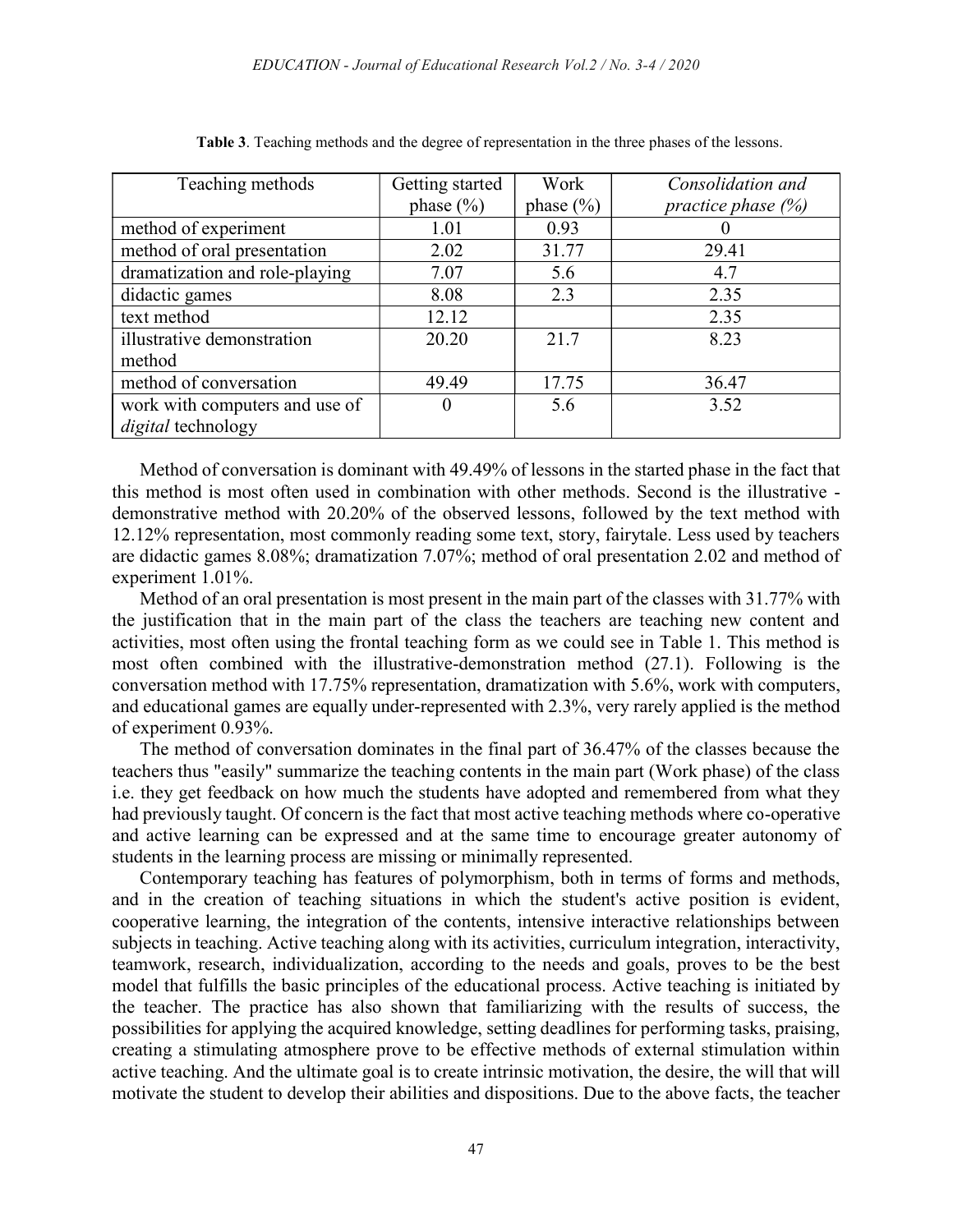must implement active teaching which in practice gives the best results when it comes to motivation.

### 5. Conclusions and recommendations

To successfully realize the goals and objectives of the class and to create a positive cognitive and emotional climate in the classroom, it is necessary to prepare students for work. Most teachers prepare students by repeating previously learned content on a question-answer basis, a small percentage of teachers used ways and methods that stimulate greater curiosity and interest in students such as creating problem situations, applying pedagogical anecdotes, educational games... The way students prepare for classes directly affects the degree of students' cognitive and emotional readiness to work. The results of the study showed that the highest level of cognitive and emotional readiness of students for a class is achieved when teachers apply pedagogical anecdotes and educational games.

The direct instruction model overwhelmingly dominates in the three-articulation phase of the lessons. The ways of working in the teaching should not be reduced to dry information by the teacher and their adoption by the student. Passive learning disempowers the student and makes the teacher the focus of the learning environment. This is especially important when learning content through which students should perceive the connection between their personal experiences and their social lives. The direct instruction, or the information that the teacher should convey to the students, should serve only as a basis for initiating different thinking and practical activities. Students should be given the opportunity for thoughtful and emotional engagement, which will depend primarily on their motivation and interests.

The representation of teaching methods and forms depends on which articulation part of the lesson they apply to. There are insufficiently applied methods and techniques that enable research, participatory, and experiential learning. Of concern is the fact that most active teaching methods where co-operative and active learning can be expressed and at the same time to encourage greater autonomy of students in the learning process are missing or minimally represented.

A well-prepared classroom environment proves a motivating force, then the student takes an interest in learning. The availability of infrastructure and affection he gets from his teachers, the pooled co-operation and help he gets from his class fellows.

The participation in activities at the school influence and motivate the learning behavior of the student. Therefore, efforts should be made to provide suitable learning situation and environment for effective learning. How teachers can increase intrinsic motivation using active teaching? The first step is to establish a positive relationship between teachers and students, which would result in a positive attitude towards the subject and the subject matter.

Link the material to real-life - students are often bored in class and find most of the material unnecessary because it seems to be unrelated to the outside world. Because of this, what is learned needs to be connected to real-life to make the material more interesting for students and to be able to find connection and logic in all of this. If students find the material meaningful, they are more likely to be motivated and develop an interest in it.

Adapt the material to students' interests - as the material is prescribed by the curriculum, it is often impossible to modify it. It is sometimes difficult to allow students to participate in activities that interest or delight them. Given this, it is necessary to include in the class contents that will interest the students. It is useful for teachers to know what the students like because they can thus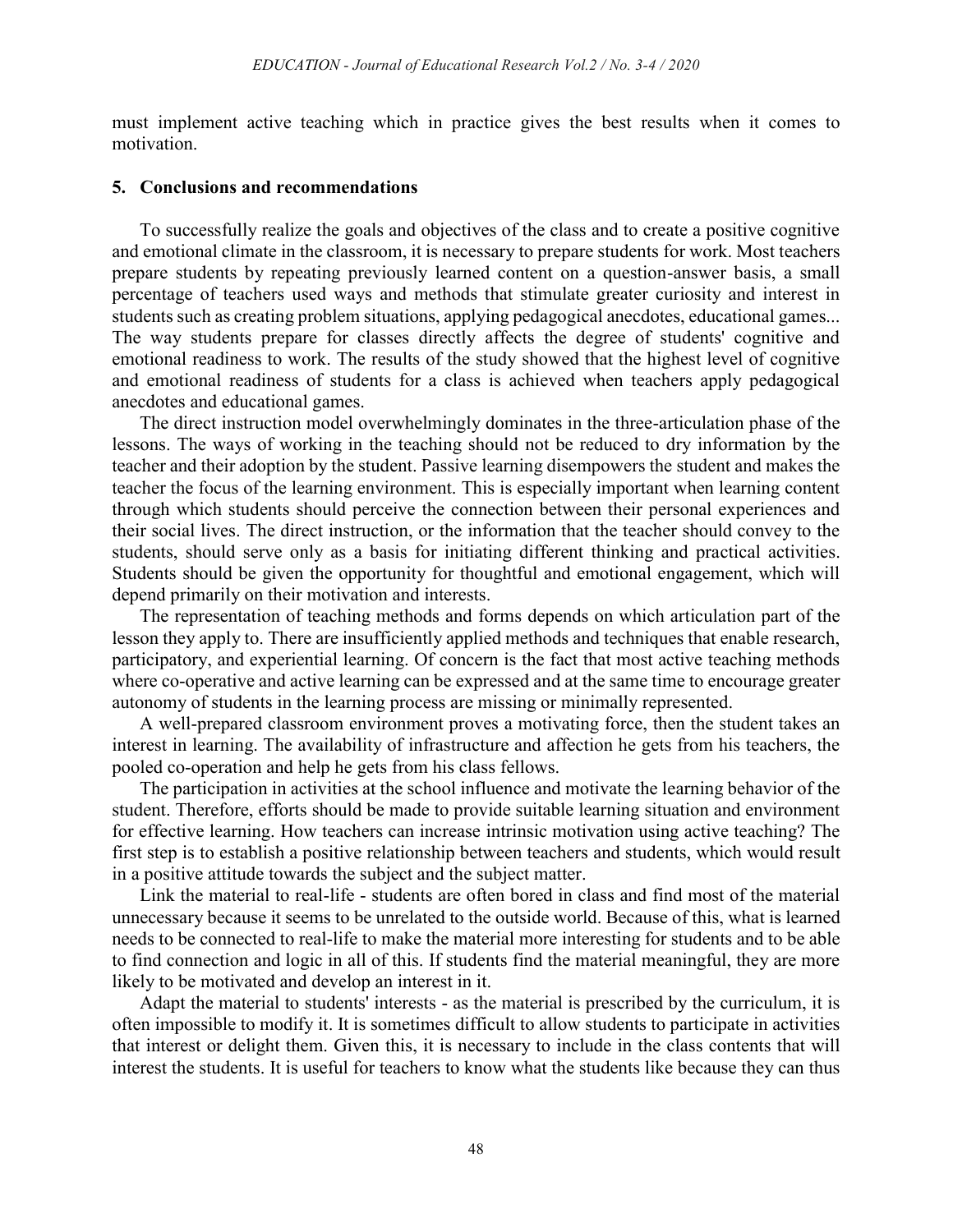add interesting things to the material to be learned. It is also useful to provide a choice of topics and ways to perform specific tasks.

Enriched the class with new content and diversity - to avoid the monotony of the lesson, it is advisable to enrich the lesson with new content. Sometimes it's good to watch a movie on a particular topic or at least some clip, demonstrate something, computer presentation. Besides, teachers can use different teaching motivational techniques: crossword puzzles, associations, quizzes, mental maps...

Feed Back - if students do well in the class, a teacher should be praised in a very well mannered, this can help him to try hard in the future. The behavior of teachers towards the students should be positive. If students have any type of problem, the teacher should help him. The positive ending of the lesson can motivate the students very well. During the class, the encouragement of the students is very necessary, it can help him to improve confidence in the students. Teachers can satisfy the curiosity of students. Create an environment in the class so that students feel easy, positively, and confidently. Discuss the behavior of the students not the personality of the students.

Activate students - students do not like to be passive listeners and it is important to allow them to participate. Teachers need to devise methods that involve the student's personal engagement. For example, students can create a poster, project, and learn through role-playing or simulation.

Organizing a differentiated approach to teaching. Different tasks by weight levels are set that relate to the same type of activity.

Helping students set their own goals - students will be more motivated if they set a learning goal for themselves, and more effort will be made to achieve it. In doing so - setting short-term, measurable, and specific goals can be very helpful.

#### References

- [1]. Benware, C.A., and Deci, E.L. (1984). Quality of Learning with an Active Vesus Passive Motivational Set. American Educational Research Journal. 21(4), p. 755-765.
- [2]. Brophy, J. (2013). Motivating students to learn. New Jersey: Routledge.
- [3]. Džinović, V. (2010). Poslušnošću do znanja [By obedience to knowledge]. Beograd: Institut za pedagoška istraživanja.
- [4]. Elliott, A., McGregor, H., & Thrash, T. (2004). The need for competence. In E. Deci & R. Ryan (Eds.), Handbook of self-determination research (pp.361-388). Rochester, NY: University of Rochester Press.
- [5]. Ferguson, K.J. (2010). Facilitating Student Learning, in an Introduction to Medical Learning, in W.B. Jeffries and K.N. Hugget, Editors., Springer: New York. p. 1-10.
- [6]. Đurišić-Bojanović, M. (2001). Stavovi stručnih saradnika prema aktuelnim problemima škole [Attitudes of professional associates towards current school problems]. Nastava i vaspitanje, god. 50, br. 5, 514-531.
- [7]. Максић, С., Павловић, Ј. (2013). Настава која подржава креативност. У Николић, Р., Кундачина, М., Николић, В. Настава и учење, квалитет васпитно- образовног процеса. [Teaching and learning, quality educational process]. Ужице: Учитељски факултет, 53–64.
- [8]. Madrid, D. (2002). The Power of the FL Teacher's Motivational Strategies. CAUCE, Revista de Filología y su Didáctica, 25, p. 369-422.
- [9]. Marinković, S. (2010). Profesionalni razvoj nastavnika i postignuća učenika [Teacher professional development and student achievement]. Užice:Učiteljski fakultet.
- [10]. Mostrom, A.M., and Blumberg, P. (2012). Does Learning-Centered Teaching Promote Grade Improvement?. Innovative Higher Education, 37(5), p. 397-405.
- [11]. Keyser, M.W. (2000). Active learning and cooperative learning: understanding the difference and using both styles effectively. Research strategies, 17(1), 35-44.
- [12]. Lalić-Vučetić, N. (2007). Podsticanje učenika pohvalom i nagradom. Beograd: Institut za pedagoška istraživanja. [Encouraging students with praise and reward]. Београд: Институт за педагошка истраживања.